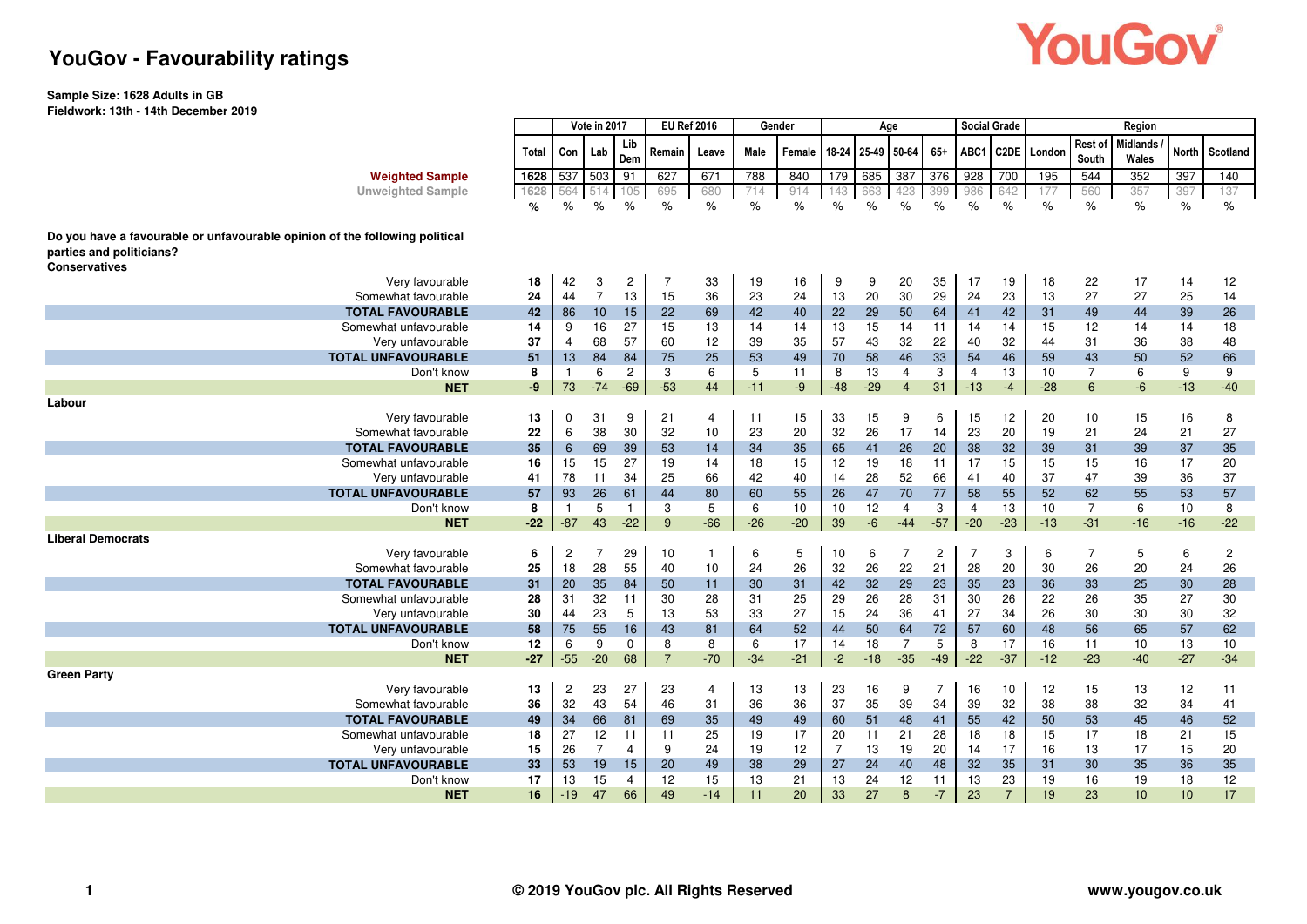# YouGov®

### **YouGov - Favourability ratings**

#### **Sample Size: 1628 Adults in GB**

**Fieldwork: 13th - 14th December 2019**

|                                  |               | Vote in 2017            |                |               | <b>EU Ref 2016</b> |                | Gender         |                |               |                | Age         |                |                | Social Grade     |                |                | Region           |                          |       |            |
|----------------------------------|---------------|-------------------------|----------------|---------------|--------------------|----------------|----------------|----------------|---------------|----------------|-------------|----------------|----------------|------------------|----------------|----------------|------------------|--------------------------|-------|------------|
|                                  |               | Total                   | Con            | Lab           | Lib<br>Dem         | Remain         | Leave          | Male           | Female        | 18-24          | 25-49       | 50-64          | $65+$          | ABC1             |                | C2DE London    | Rest of<br>South | <b>Midlands</b><br>Wales | North | Scotland   |
| <b>Weighted Sample</b>           |               | 1628                    | 537            | 503           | 91                 | 627            | 671            | 788            | 840           | 179            | 685         | 387            | 376            | $\overline{928}$ | 700            | 195            | 544              | 352                      | 397   | 140        |
| <b>Unweighted Sample</b>         |               | 1628                    | 564            | 514           | 105                | 695            | 680            | 714            | 914           | 143            | 663         | 423            | 399            | 986              | 642            | 177            | 560              | 357                      | 397   | 137        |
|                                  |               | %                       | $\frac{9}{6}$  | $\frac{1}{6}$ | $\frac{9}{6}$      | $\%$           | $\frac{9}{6}$  | $\%$           | $\frac{9}{6}$ | $\%$           | $\%$        | $\%$           | $\%$           | $\%$             | $\%$           | $\%$           | $\%$             | $\%$                     | $\%$  | $\%$       |
| <b>Brexit Party</b>              |               |                         |                |               |                    |                |                |                |               |                |             |                |                |                  |                |                |                  |                          |       |            |
| Very favourable                  |               | $\overline{7}$          | 12             | 4             | 3                  | $\mathbf 0$    | 15             | 9              | 5             | 6              | 5           | 8              | 10             | 6                | 8              | 9              | 6                | 6                        | 8     | 4          |
| Somewhat favourable              |               | 20                      | 40             | 6             | 10                 | $\overline{4}$ | 40             | 20             | 20            | 8              | 13          | 24             | 34             | 19               | 21             | 14             | 26               | 21                       | 16    | 13         |
| <b>TOTAL FAVOURABLE</b>          |               | 27                      | 52             | 10            | 13                 | $\overline{4}$ | 55             | 29             | 25            | 14             | 18          | 32             | 44             | 25               | 29             | 23             | 32               | 27                       | 24    | 17         |
| Somewhat unfavourable            |               | 14                      | 18             | 8             | 6                  | $\overline{7}$ | 18             | 13             | 14            | 18             | 11          | 16             | 15             | 12               | 15             | $\overline{7}$ | 12               | 18                       | 17    | 8          |
| Very unfavourable                |               | 48                      | 23             | 73            | 80                 | 83             | 18             | 51             | 46            | 56             | 54          | 44             | 38             | 56               | 39             | 57             | 44               | 45                       | 47    | 66         |
| <b>TOTAL UNFAVOURABLE</b>        |               | 62                      | 41             | 81            | 86                 | 90             | 36             | 64             | 60            | 74             | 65          | 60             | 53             | 68               | 54             | 64             | 56               | 63                       | 64    | 74         |
| Don't know                       |               | 11                      | 7              | 8             | $\mathbf{1}$       | 6              | 9              | $\overline{7}$ | 15            | 12             | 18          | 8              | 3              | $\overline{7}$   | 17             | 13             | 11               | 10                       | 13    | 10         |
| <b>NET</b>                       |               | $-35$                   | 11             | $-71$         | $-73$              | $-86$          | 19             | $-35$          | $-35$         | $-60$          | $-47$       | $-28$          | $-9$           | $-43$            | $-25$          | $-41$          | $-24$            | $-36$                    | $-40$ | $-57$      |
|                                  | $9 - 10$      | 13-14                   |                |               |                    |                |                |                |               |                |             |                |                |                  |                |                |                  |                          |       |            |
|                                  | Dec           | <b>Dec</b>              |                |               |                    |                |                |                |               |                |             |                |                |                  |                |                |                  |                          |       |            |
|                                  |               |                         |                |               |                    |                |                |                |               |                |             |                |                |                  |                |                |                  |                          |       |            |
| <b>Boris Johnson</b>             |               |                         |                |               |                    |                |                |                |               |                |             |                |                |                  |                |                |                  |                          |       |            |
| Very favourable                  | 17            | 18                      | 40             | 4             | 4                  | 5              | 36             | 19             | 17            | $\overline{7}$ | 10          | 22             | 33             | 16               | 20             | 16             | 22               | 18                       | 15    | 11         |
| Somewhat favourable              | 23            | 23                      | 41             | 8             | 9                  | 13             | 37             | 23             | 23            | 11             | 21          | 25             | 30             | 23               | 22             | 16             | 28               | 24                       | 22    | 14         |
| <b>TOTAL FAVOURABLE</b>          | 40            | 41                      | 81             | 12            | 13                 | 18             | 73             | 42             | 40            | 18             | 31          | 47             | 63             | 39               | 42             | 32             | 50               | 42                       | 37    | 25         |
| Somewhat unfavourable            | 12            | 13                      | 11             | 13            | 23                 | 15             | 12             | 13             | 13            | 15             | 12          | 14             | 13             | 12               | 14             | 11             | 11               | 14                       | 15    | 17         |
| Very unfavourable                | 40            | 39                      | 6              | 69            | 63                 | 65             | 11             | 41             | 37            | 60             | 45          | 35             | 21             | 44               | 32             | 47             | 33               | 38                       | 40    | 52         |
| <b>TOTAL UNFAVOURABLE</b>        | 52            | 52                      | 17             | 82            | 86<br>$\mathbf{1}$ | 80             | 23             | 54             | 50            | 75             | 57          | 49             | 34             | 56               | 46             | 58             | 44               | 52                       | 55    | 69         |
| Don't know                       | 8             | $\overline{7}$<br>$-11$ | 2              | 5             |                    | 3<br>$-62$     | 5<br>50        | 4<br>$-12$     | 10<br>$-10$   | 6              | 11<br>$-26$ | 4              | 3<br>29        | 4<br>$-17$       | 11             | 9<br>$-26$     | 6                | 6<br>$-10$               | 9     | 6<br>$-44$ |
| <b>NET</b>                       | $-12$         |                         | 64             | $-70$         | $-73$              |                |                |                |               | $-57$          |             | $-2$           |                |                  | $-4$           |                | 6                |                          | $-18$ |            |
| Jeremy Corbyn<br>Very favourable |               | 8                       |                | 19            | 6                  | 13             | $\overline{c}$ | $\overline{7}$ | 10            | 23             | 10          | 4              | $\overline{c}$ | 9                | $\overline{7}$ | 13             | $\overline{7}$   | 9                        | 8     | 5          |
| Somewhat favourable              | 13<br>19      | 13                      | $\overline{c}$ | 24            | 13                 | 21             | 5              | 15             | 12            | 25             | 16          | 11             | 6              | 14               | 13             | 14             | 11               | 17                       | 14    | 12         |
| <b>TOTAL FAVOURABLE</b>          | 32            | 21                      | 3              | 43            | 19                 | 34             | $\overline{7}$ | 22             | 22            | 48             | 26          | 15             | 8              | 23               | 20             | 27             | 18               | 26                       | 22    | 17         |
| Somewhat unfavourable            | 14            | 16                      | 5              | 25            | 24                 | 23             | 9              | 17             | 15            | 20             | 19          | 15             | 10             | 17               | 15             | 14             | 14               | 15                       | 18    | 27         |
| Very unfavourable                | 45            | 55                      | 92             | 27            | 56                 | 40             | 80             | 58             | 53            | 24             | 43          | 68             | 79             | 56               | 54             | 50             | 63               | 54                       | 51    | 48         |
| <b>TOTAL UNFAVOURABLE</b>        | 59            | 71                      | 97             | 52            | 80                 | 63             | 89             | 75             | 68            | 44             | 62          | 83             | 89             | 73               | 69             | 64             | 77               | 69                       | 69    | 75         |
| Don't know                       | 8             | $\overline{7}$          | -1             | 5             | $\overline{c}$     | $\overline{4}$ | 3              | 4              | 10            | 8              | 13          | $\overline{2}$ | $\overline{2}$ | $\overline{4}$   | 11             | 8              | 6                | 6                        | 9     | 8          |
| <b>NET</b>                       | $-27$         | $-50$                   | $-94$          | -9            | $-61$              | $-29$          | $-82$          | $-53$          | $-46$         | $\overline{4}$ | $-36$       | $-68$          | $-81$          | $-50$            | $-49$          | $-37$          | $-59$            | $-43$                    | $-47$ | $-58$      |
| Jo Swinson                       |               |                         |                |               |                    |                |                |                |               |                |             |                |                |                  |                |                |                  |                          |       |            |
| Very favourable                  | $\mathcal{S}$ | 3                       | 2              | 3             | 13                 | 5              | $\mathbf 0$    | 3              | 3             | 4              | 3           | 3              | $\overline{c}$ | $\overline{4}$   | $\overline{c}$ | 5              | 3                | $\overline{1}$           | 3     | 5          |
| Somewhat favourable              | 21            | 16                      | 11             | 19            | 41                 | 28             | 6              | 17             | 15            | 18             | 17          | 15             | 14             | 19               | 11             | 16             | 18               | 16                       | 14    | 13         |
| <b>TOTAL FAVOURABLE</b>          | 24            | 19                      | 13             | 22            | 54                 | 33             | 6              | 20             | 18            | 22             | 20          | 18             | 16             | 23               | 13             | 21             | 21               | 17                       | 17    | 18         |
| Somewhat unfavourable            | 24            | 25                      | 22             | 31            | 26                 | 29             | 21             | 25             | 25            | 29             | 23          | 27             | 22             | 26               | 23             | 20             | 24               | 26                       | 24    | 34         |
| Very unfavourable                | 31            | 38                      | 56             | 30            | 13                 | 24             | 59             | 44             | 32            | 20             | 31          | 43             | 53             | 36               | 40             | 33             | 40               | 41                       | 36    | 32         |
| <b>TOTAL UNFAVOURABLE</b>        | 55            | 63                      | 78             | 61            | 39                 | 53             | 80             | 69             | 57            | 49             | 54          | 70             | 75             | 62               | 63             | 53             | 64               | 67                       | 60    | 66         |
| Don't know                       | 20            | 19                      | 10             | 17            | $\overline{7}$     | 14             | 14             | 12             | 26            | 27             | 27          | 12             | 9              | 14               | 25             | 27             | 16               | 16                       | 23    | 16         |
| <b>NET</b>                       | $-31$         | $-44$                   | $-65$          | $-39$         | 15                 | $-20$          | $-74$          | $-49$          | $-39$         | $-27$          | $-34$       | $-52$          | $-59$          | $-39$            | $-50$          | $-32$          | $-43$            | $-50$                    | $-43$ | $-48$      |
|                                  |               |                         |                |               |                    |                |                |                |               |                |             |                |                |                  |                |                |                  |                          |       |            |